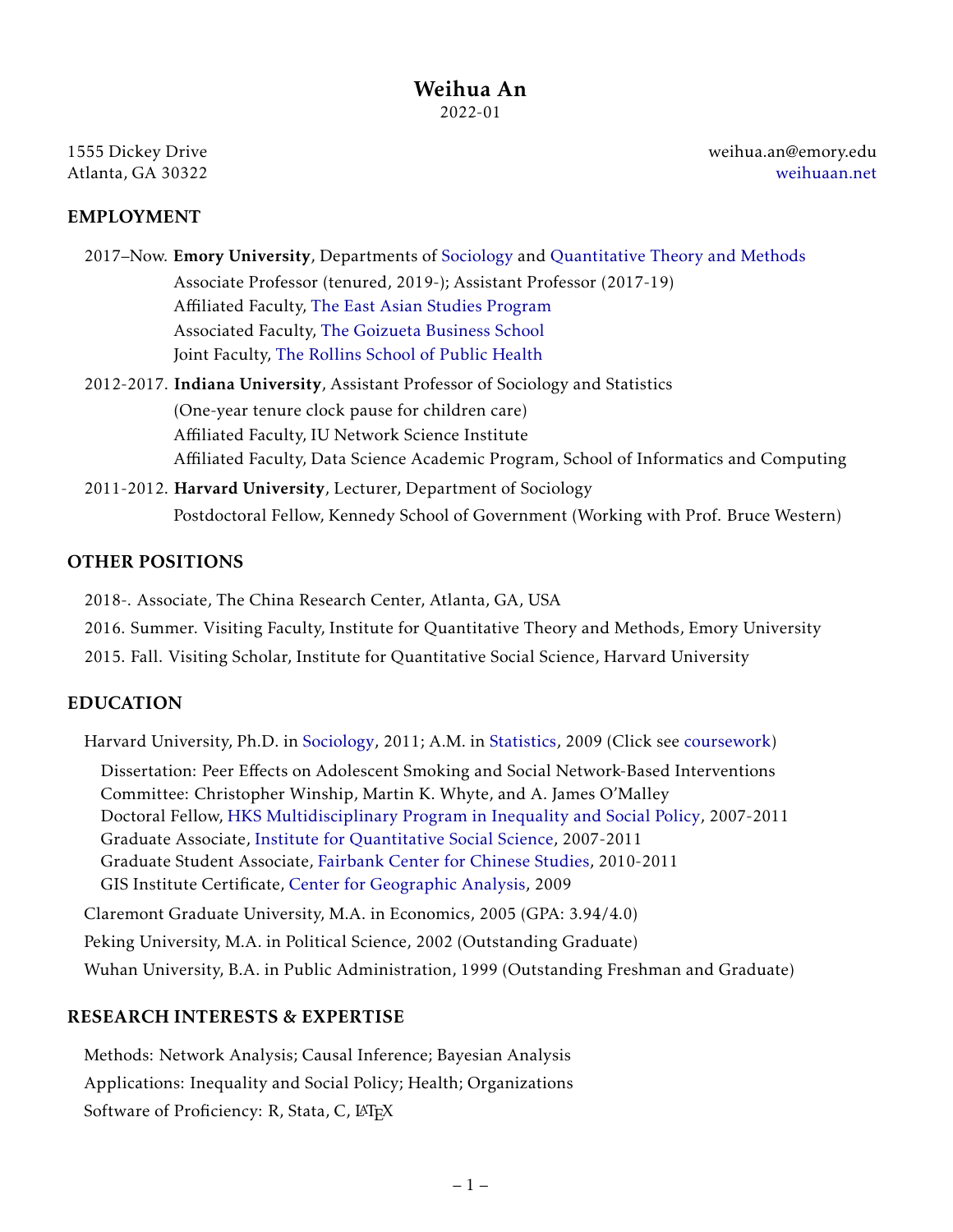# PUBLICATIONS (\* Student coauthor)

#### *Edited Volumes*

- 2022 An, Weihua and Shawn Bauldry. *Methodological Advances in Quantitative Social Science*. The 50th Anniversary Series of *Social Science Research*. (Two Issues, In Process)
- 2021 An, Weihua. *[New Quantitative Approaches to Studying Social Inequality](https://journals.sagepub.com/toc/smra/50/3)*. *Sociological Methods and Research* 50(3).
- 2020 An, Weihua, Matthew Brashears, and Cathryn Johnson. *[Social Networks and Social Psychology](https://journals.sagepub.com/toc/spqc/83/4)*. *Social Psychology Quarterly* 83(4).

#### *Journal Articles*

2022 An, Weihua, Roberson Beauvile, and Benjamin Rosche. "Causal Network Analysis." *Annual Review of Sociology*. (Forthcoming)

An, Weihua and Tyler J. VanderWeele. ["Opening the Blackbox of Treatment Interference: Tracing](https://journals.sagepub.com/doi/abs/10.1177/0049124119852384?journalCode=smra) Treatment Diff[usion through Network Analysis."](https://journals.sagepub.com/doi/abs/10.1177/0049124119852384?journalCode=smra) *Sociological Methods and Research* 51(1): 141–164.

An, Weihua. ["You Said, They Said: A Framework on Informant Accuracy with Application to](https://www.sciencedirect.com/science/article/pii/S0378873321001155?dgcid=author) [Studying Self-Reports and Peer-Reports."](https://www.sciencedirect.com/science/article/pii/S0378873321001155?dgcid=author) *Social Networks* 70: 187-197.

An, Weihua. ["Friendship Network Formation in Chinese Middle Schools: Patterns of Inequality](https://www.sciencedirect.com/science/article/pii/S0378873321000599?dgcid=author) [and Homophily."](https://www.sciencedirect.com/science/article/pii/S0378873321000599?dgcid=author) *Social Networks* 68: 218-228.

2021 An, Weihua. ["A Tale of Twin-Dependence: A New Multivariate Regression Model and an FGLS](https://journals.sagepub.com/doi/10.1177/00491241211031263) [Estimator for Analyzing Outcomes with Network Dependence."](https://journals.sagepub.com/doi/10.1177/00491241211031263) *Sociological Methods and Research*. (Forthcoming)

An, Weihua. ["Fear Not Scarcity but Inequality, Not Poverty but Instability."](https://journals.sagepub.com/doi/10.1177/00491241211024295) *Sociological Methods and Research* 50(3): 939-943.

An, Weihua and Adam Glynn. "Treatment Eff[ect Deviation as an Alternative to Blinder-Oaxaca](https://journals.sagepub.com/doi/abs/10.1177/0049124119852387?journalCode=smra) [Decomposition for Studying Social Inequality."](https://journals.sagepub.com/doi/abs/10.1177/0049124119852387?journalCode=smra) *Sociological Methods and Research* 50(3): 1006-1033.

- 2020 An, Weihua, Matthew Brashears, and Cathryn Johnson. ["The Nearness between Us, and the Space](https://journals.sagepub.com/doi/full/10.1177/0190272520973654) [within Ourselves."](https://journals.sagepub.com/doi/full/10.1177/0190272520973654) *Social Psychology Quarterly* 83(4): 315–318.
- 2019 An, Weihua and Bruce Western. ["Social Capital in the Creation of Cultural Capital: Family](https://www.sciencedirect.com/science/article/pii/S0049089X18307117) [Structure, Neighborhood Cohesion, and Extracurricular Participation."](https://www.sciencedirect.com/science/article/pii/S0049089X18307117) *Social Science Research* 81: 192-208.
- 2018 An, Weihua. ["Causal Inference with Networked Treatment Di](http://journals.sagepub.com/doi/10.1177/0081175018785216)ffusion." *Sociological Methodology* 48: 152-181.

An, Weihua and Ying Ding. ["The Landscape of Causal Inference: Perspective from Citation](https://doi.org/10.1080/00031305.2017.1360794) [Network Analysis."](https://doi.org/10.1080/00031305.2017.1360794) *The American Statistician* 72(3): 265-277.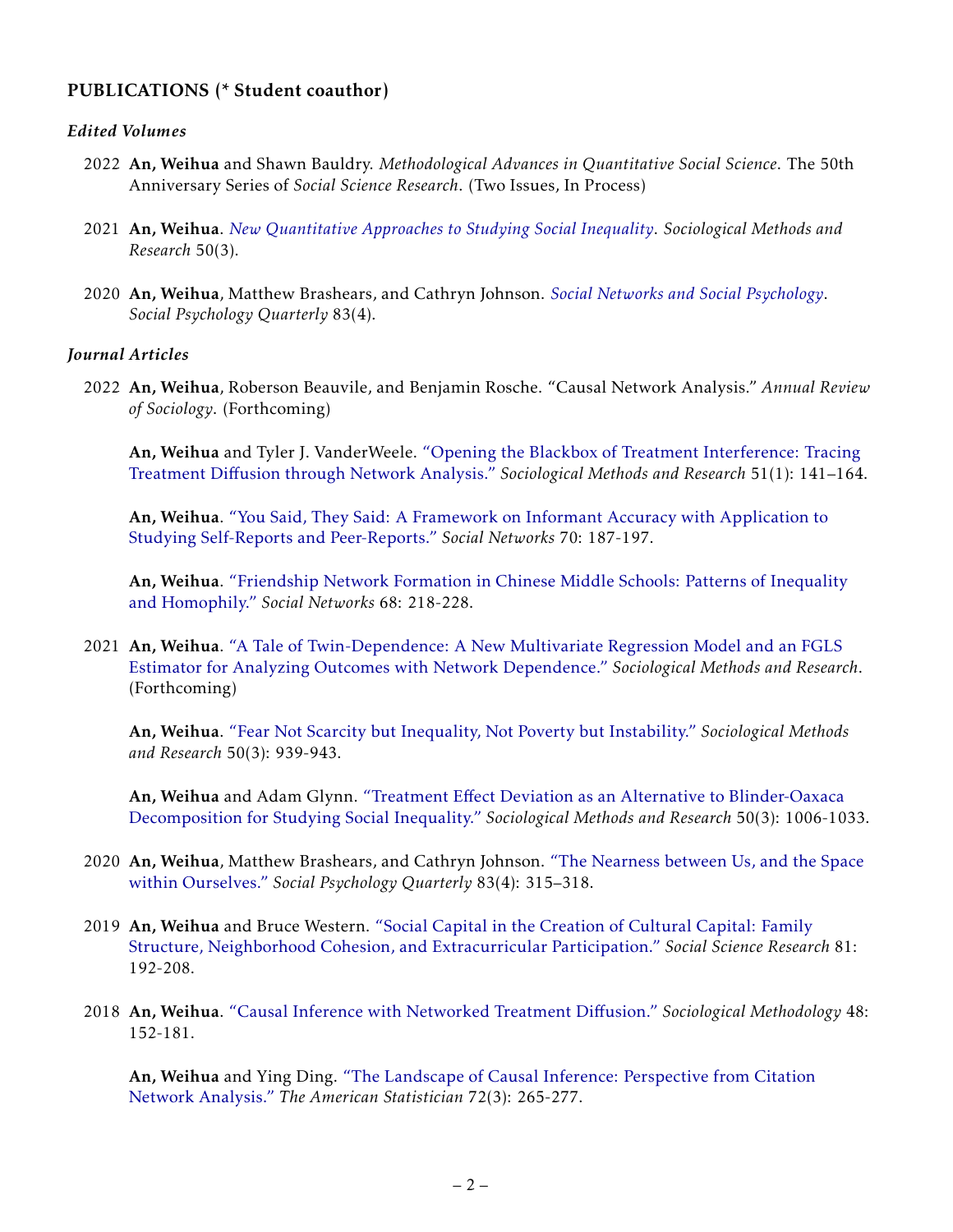2017 An, Weihua and Maoliang Ye. ["Mind the Gap: Disparity in Redistributive Preference between](http://www.sciencedirect.com/science/article/pii/S0176268016302178) [Political Elites and the Public in China."](http://www.sciencedirect.com/science/article/pii/S0176268016302178) *European Journal of Political Economy* 50: 75-91.

An, Weihua and Yesola Kweon\*. ["Do Higher Government Wages Induce Less Corruption?](http://www.sciencedirect.com/science/article/pii/S0161893817300194) [Cross-Country Panel Evidence."](http://www.sciencedirect.com/science/article/pii/S0161893817300194) *Journal of Policy Modeling* 39(5): 809-826.

An, Weihua and Christopher Winship. ["Causal Inference in Panel Data with Application to](http://journals.sagepub.com/doi/abs/10.1177/0049124115600614) Estimating Race-of-Interviewer Eff[ects in the General Social Survey."](http://journals.sagepub.com/doi/abs/10.1177/0049124115600614) *Sociological Methods and Research* 46(1): 68-102. (Special issue on General Social Survey, edited by Michael Hout)

Yuan, Yue\* and Weihua An. ["Context, Network, and Adolescent Perceived Risk."](http://www.sciencedirect.com/science/article/pii/S0049089X15300259) *Social Science Research* 62: 378–393.

2016 An, Weihua. ["Fitting ERGMs on Big Networks."](http://www.sciencedirect.com/science/article/pii/S0049089X16302204) *Social Science Research* 59: 107-119. (Special issue on Big Data in the Social Sciences)

An, Weihua. ["On the Directionality Test of Peer E](http://smr.sagepub.com/content/45/4/635)ffects in Social Networks." *Sociological Methods and Research* 45(4): 635-650.

An, Weihua and Xuefu Wang\*. ["LARF: Instrumental Variable Estimation of Causal E](https://www.jstatsoft.org/article/view/v071c01)ffects through [Local Average Response Functions."](https://www.jstatsoft.org/article/view/v071c01) *Journal of Statistical Software* 71(1): 1-13.

An, Weihua and Yu-Hsin Liu\*. ["keyplayer: An R Package for Locating Key Players in Social](https://journal.r-project.org/archive/2016-1/an-liu.pdf) [Networks."](https://journal.r-project.org/archive/2016-1/an-liu.pdf) *The R Journal* 8(1): 257-268.

2015 An, Weihua. ["Instrumental Variables Estimates of Peer E](http://www.sciencedirect.com/science/article/pii/S0049089X14001665)ffects in Social Networks." *Social Science Research* 50: 382-394.

An, Weihua. ["Multilevel Meta Network Analysis with Application to Studying Network Dynamics](http://www.sciencedirect.com/science/article/pii/S0378873315000258) [of Network Interventions."](http://www.sciencedirect.com/science/article/pii/S0378873315000258) *Social Networks* 43: 48-56.

An, Weihua and Long Doan\*. ["Health Surveillance through Social Networks."](http://www.sciencedirect.com/science/article/pii/S0378873315000064) *Social Networks* 42: 8-17.

An, Weihua and Sam Schramski\*. ["Analysis of Contested Reports in Exchange Networks Based on](http://www.sciencedirect.com/science/article/pii/S0378873314000446) [Actors' Credibility."](http://www.sciencedirect.com/science/article/pii/S0378873314000446) *Social Networks* 40: 25-33.

An, Weihua and William McConnell\*. ["The Origins of Asymmetric Ties in Friendship Networks:](http://journals.cambridge.org/action/displayAbstract?fromPage=online&aid=9699975&fileId=S2050124215000120) From Status Diff[erential to Self-perceived Centrality."](http://journals.cambridge.org/action/displayAbstract?fromPage=online&aid=9699975&fileId=S2050124215000120) *Network Science* 3(2): 269-292.

Desmond, Matthew and Weihua An. ["Neighborhood and Network Disadvantage among Urban](https://www.sociologicalscience.com/articles-v2-16-239/) [Renters."](https://www.sociologicalscience.com/articles-v2-16-239/) *Sociological Science* 2: 329-350.

- 2013 Desmond, Matthew, Weihua An, Richelle Winkler, and Thomas Ferriss. ["Evicting Children."](http://sf.oxfordjournals.org/content/92/1/303) *Social Forces* 92(1): 303-327.
- 2010 An, Weihua. ["Bayesian Propensity Score Estimators: Incorporating Uncertainties in Propensity](http://onlinelibrary.wiley.com/doi/10.1111/j.1467-9531.2010.01226.x/abstract) [Scores into Causal Inference."](http://onlinelibrary.wiley.com/doi/10.1111/j.1467-9531.2010.01226.x/abstract) *Sociological Methodology* 40: 151-189. (The Clifford Clogg Award for best graduate student paper in methodology)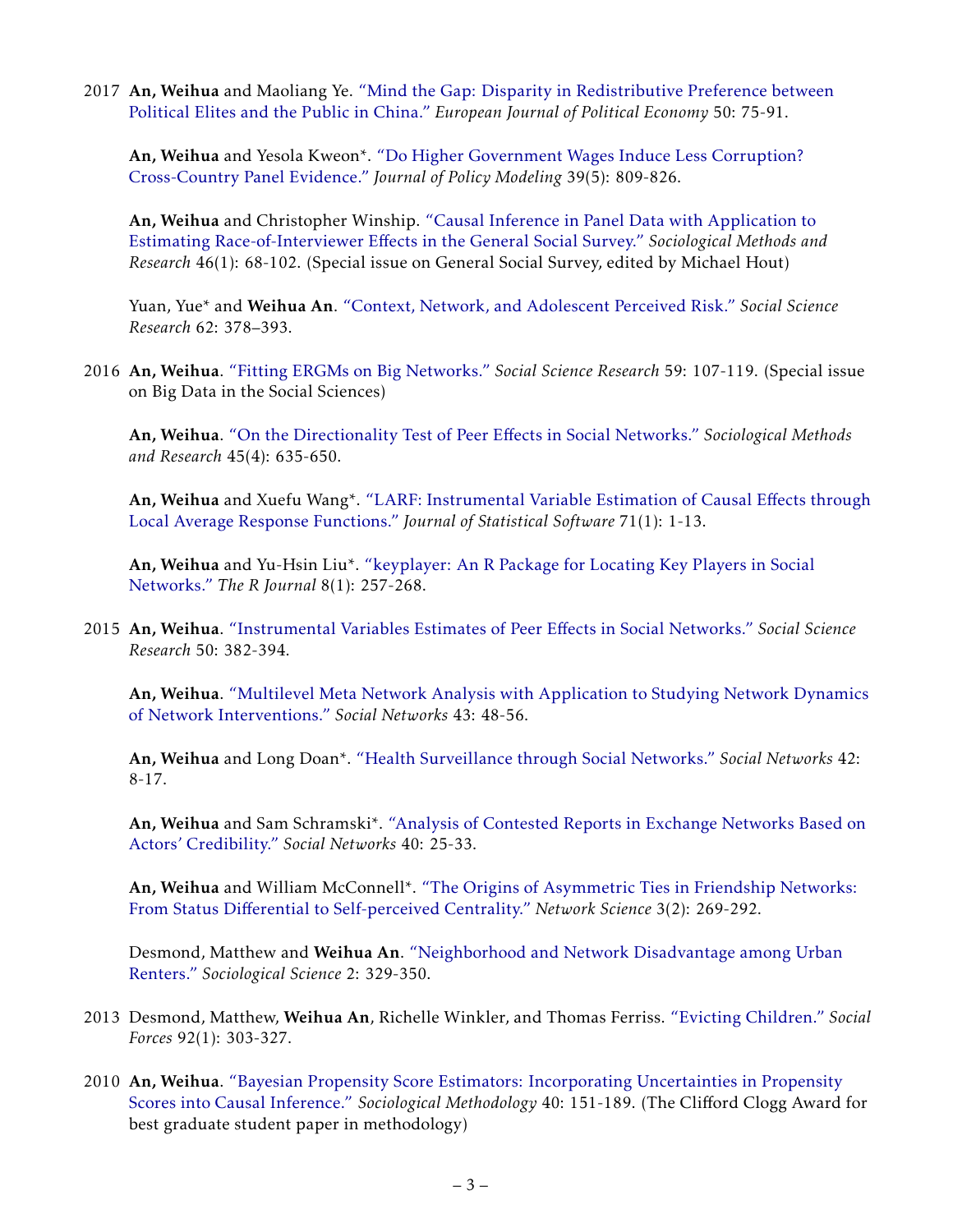### *Book Chapters*

- 2013 VanderWeele, Tyler J. and Weihua An. ["Social Networks and Causal Inference."](https://drive.google.com/open?id=0B3uDUenReAI4dzZQazhmVE5fQXM) Pp. 353-374 in *Handbook of Causal Analysis for Social Research*, edited by Stephen Morgan. New York: Springer. (Invited Paper)
- 2011 An, Weihua. ["Models and Methods to Identify Peer E](https://drive.google.com/open?id=0B3uDUenReAI4cTg4Z2tFT0hILU0)ffects." Pp. 514-532 in *The Sage Handbook of Social Network Analysis*, edited by John Scott and Peter J. Carrington. London: The Sage Publications. (Invited Paper)

#### *Software*

- 2021 An, Weihua. "fglsnet[: A Feasible Generalized Least Squares Estimator for Regression Analysis of](https://cran.r-project.org/web/packages/fglsnet/index.html) [Outcomes with Network Dependence."](https://cran.r-project.org/web/packages/fglsnet/index.html) An R package available on *CRAN*.
- 2015 An, Weihua and Yu-Hsin Liu\*. "keyplayer[: Locating Key Players in Social Networks."](https://cran.r-project.org/web/packages/keyplayer/index.html) An R package available on *CRAN*.
- 2014 An, Weihua. "Credibility[: Addressing Contested Reports in Exchange Networks Based on Actors'](https://drive.google.com/open?id=16Bh8vZzR1NtDSJMuq8fpi6KPp1W9fUCv) [Credibility."](https://drive.google.com/open?id=16Bh8vZzR1NtDSJMuq8fpi6KPp1W9fUCv) R code to implement the methods proposed in [An and Schramski \(2015\).](http://www.sciencedirect.com/science/article/pii/S0378873314000446)
- 2013 An, Weihua and Xuefu Wang\*. "LARF[: Local Average Response Functions for Instrumental](https://cran.r-project.org/web/packages/LARF/) [Variable Estimation of Treatment E](https://cran.r-project.org/web/packages/LARF/)ffects." An R package available on *CRAN*.

An, Weihua, Huizi Xu\*, and Zhida Zheng\*. "IUPS[: Incorporating Uncertainties in Propensity](http://cran.r-project.org/web/packages/IUPS/index.html) [Scores."](http://cran.r-project.org/web/packages/IUPS/index.html) An R package available on *CRAN*.

## INVITED TALKS

- 2021 University of Washington, Center for Statistics and the Social Sciences Princeton University, The China Workshop Facebook, The Computational Social Science Group Penn State University, Center for Social Data Analytics
- 2020 [Harvard University,](https://photos.app.goo.gl/w4kTj4eJCbejK5Us7) The Applied Statistics Workshop [Yale University,](https://photos.app.goo.gl/JQRCU1WZFAzNpsqV9) Department of Biostatistics Seminar [Emory University,](https://photos.app.goo.gl/9sdRXYFLspC7xj7M9) The China Colloquium
- 2019 [Emory University,](http://eitm.emory.edu/index.html) The NSF Summer Institute on Empirical Implications of Theoretical Models [Emory University,](https://drive.google.com/file/d/1ftucjnV8_Qrq4H6UaPPA3_RE8fzmLAJV/view?usp=sharing) The China Colloquium [Emory University,](https://drive.google.com/open?id=1sXsUgM_iptuRnQRqsGoDi0OPopw0c8kn) GROW (Global Research for Women) Seminar Series [The Carter Center and Emory University,](https://drive.google.com/open?id=1ESYZuh3Ny07F6372Kqlxn_IfL_JklMjw) The International Symposium on US-China Relations
- 2018 [Emory University,](https://drive.google.com/open?id=1llif11N3gN1zBukP9CS8CumiL3IiL0My) Department of Biostatistics and Bioinformatics Seminar [Emory University,](https://drive.google.com/open?id=1Fkk9m-2BrvB85aJAuVuMlGVecbWq7dNZ) The China Colloquium [Emory University,](https://drive.google.com/file/d/1XGgHRqhgu6V914-PgqsGERebWD0vv987/view?usp=sharing) Department of Biostatistics and Bioinformatics Seminar [University of Georgia,](https://drive.google.com/open?id=0B3uDUenReAI4a3NwRFNSQWlVankyQU9pMUgwemk3ZUxGVEhn) Department of Sociology and Workgroup on Computational Social Science [University of Georgia,](https://drive.google.com/open?id=0B3uDUenReAI4QzFQM3JjMWp3SUxVS2R4TUhTWXRNblFaNVVF) School of Public and International Affairs
- 2017 [University of Georgia,](https://drive.google.com/open?id=0B3uDUenReAI4S0JaVUo5SzU2RUE) Department of Statistics, Big Data Analytics Lab [Duke Network Analysis Center,](https://drive.google.com/open?id=0B3uDUenReAI4ZVgzWkhiSUZXUVU) Social Networks and Health Workshop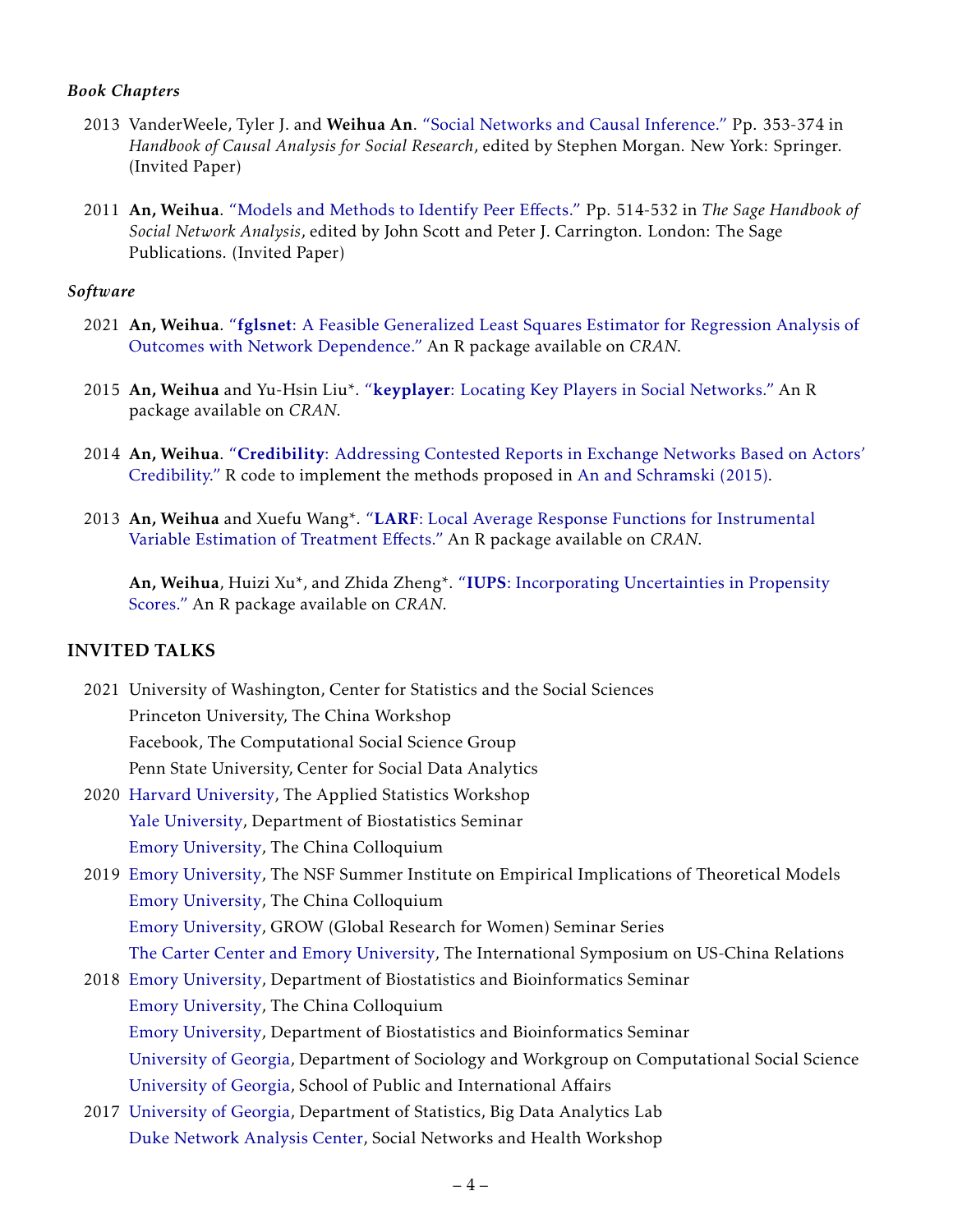[Indiana University,](https://drive.google.com/open?id=0B3uDUenReAI4TVg1R2wwa0RxalE) Department of Sociology, Politics, Economics, and Culture Workshop

- 2016 [Emory University,](https://drive.google.com/open?id=0B3uDUenReAI4YWV0dDNzUXBld2c) Department of Sociology and Institute for Quantitative Theory and Methods [Purdue University,](https://drive.google.com/open?id=0B3uDUenReAI4Smh6bXo2S2Vwc3M) Social Science Methodology Symposium [University of Louisville,](https://drive.google.com/open?id=0B3uDUenReAI4WGdMYmRiY3o0MTg) Department of Bioinformatics and Biostatistics Colloquium [Emory University,](https://drive.google.com/open?id=0B3uDUenReAI4WVV5amZ1SW5lclE) Institute for Quantitative Theory and Methods [University of Chicago,](https://drive.google.com/open?id=0B3uDUenReAI4QVV3UE5hVldsS00) Department of Sociology Colloquium [Indiana University,](https://drive.google.com/open?id=0B3uDUenReAI4NDhnYlFjQ2JNbUU) School of Informatics and Computing [University of Chicago,](https://drive.google.com/open?id=0B3uDUenReAI4REJEd25SR3EyaUU) Booth School of Business, Econometrics and Statistics Workshop
- 2015 [Harvard University,](https://drive.google.com/open?id=0B3uDUenReAI4UUNLdU4wSWJ0cG8) Department of Biostatistics, Seminar on Statistical Methods in Epidemiology [Harvard University,](https://drive.google.com/open?id=0B3uDUenReAI4b0RPZUo0eDktTEU) Department of Economics, Workshop in Economics of Science and Engineering [The Harvard-MIT-BU Chinese Politics Research Workshop](https://drive.google.com/open?id=0B3uDUenReAI4Mm5TUmY5Sy1IdTg) [Harvard University,](https://drive.google.com/open?id=0B3uDUenReAI4VGtfajNIbllJTHc) Department of Biostatistics. [Harvard University,](https://drive.google.com/open?id=0B3uDUenReAI4SHppaVNhSEhkeEE) Department of Sociology, The Urban Social Processes Workshop [New England Symposium on Statistics in Sports](https://drive.google.com/open?id=0B3uDUenReAI4SGRRS084alI3NUk) at Harvard University [Harvard University,](https://drive.google.com/open?id=0B3uDUenReAI4eEgxai1CekQ0UUk) Department of Sociology, Quantitative Methods in Sociology Workshop [Harvard University,](https://drive.google.com/open?id=0B3uDUenReAI4bXlZMHBiRUpFRTA) Department of Economics, The China Economy Seminar [Indiana University,](https://drive.google.com/open?id=0B3uDUenReAI4c3pNYW9PSDJ0dlU) Department of Psychology, Social Psychology Seminar
- 2014 [Duke University,](https://drive.google.com/open?id=0B3uDUenReAI4NEcwbzExanJ4a0E) Seminar of the Duke Network Analysis Center [Duke University,](https://drive.google.com/open?id=0B3uDUenReAI4SUM1NVhMeU12WDQ) Department of Sociology Colloquium [Indiana University,](https://drive.google.com/open?id=0B3uDUenReAI4R1dQR3BjelRNQW8) Department of Information and Library Science Colloquium [Indiana University,](https://drive.google.com/open?id=0B3uDUenReAI4bUprTHFrRVhIS0U) Workshop in Methods
- 2013 [Indiana University,](https://drive.google.com/open?id=0B3uDUenReAI4Wk50SUZERzEwZW8) Themester Social Science Network Workshop [Indiana University,](https://drive.google.com/open?id=0B3uDUenReAI4OHVsZlgxOVFOM28) Department of Sociology, Politics, Economics, and Culture Workshop [National Opinion Research Center,](https://drive.google.com/open?id=0B3uDUenReAI4cXRoTkhXQnVFOTQ) Workshop on General Social Survey [Indiana University,](https://drive.google.com/open?id=0B3uDUenReAI4dkhLVzlsczJiNzQ) The Ostrom Workshop in Political Theory and Policy Analysis
- 2011 [Indiana University,](https://drive.google.com/open?id=0B3uDUenReAI4V0s4UE84UWhvbFU) Departments of Sociology and Statistics [Harvard University,](https://drive.google.com/open?id=0B3uDUenReAI4VkRsbDh3eWZFZDQ) Institute for Quantitative Social Science, Applied Statistics Workshop [Harvard School of Public Health,](https://drive.google.com/open?id=0B3uDUenReAI4U0FZMm83WEJNbkk) Department of Global Health and Population [University of Massachusetts at Boston,](https://drive.google.com/open?id=0B3uDUenReAI4Zmg1YWs3a3lqa1E) Department of Public Policy and Public Affairs [Harvard University,](https://drive.google.com/open?id=0B3uDUenReAI4VGtfajNIbllJTHc) Chinese Politics Research Workshop [Duke University,](https://drive.google.com/open?id=0B3uDUenReAI4czBzcmRZRVlfa2c) Department of Sociology
- 2009 [Harvard University,](https://drive.google.com/open?id=0B3uDUenReAI4ZUxLSjhROUhuWFE) The Applied Statistics Workshop

### TEACHING (Graduate courses marked in bold)

#### *Emory University*

Network Analysis Regression Analysis Economy, Organizations, and Work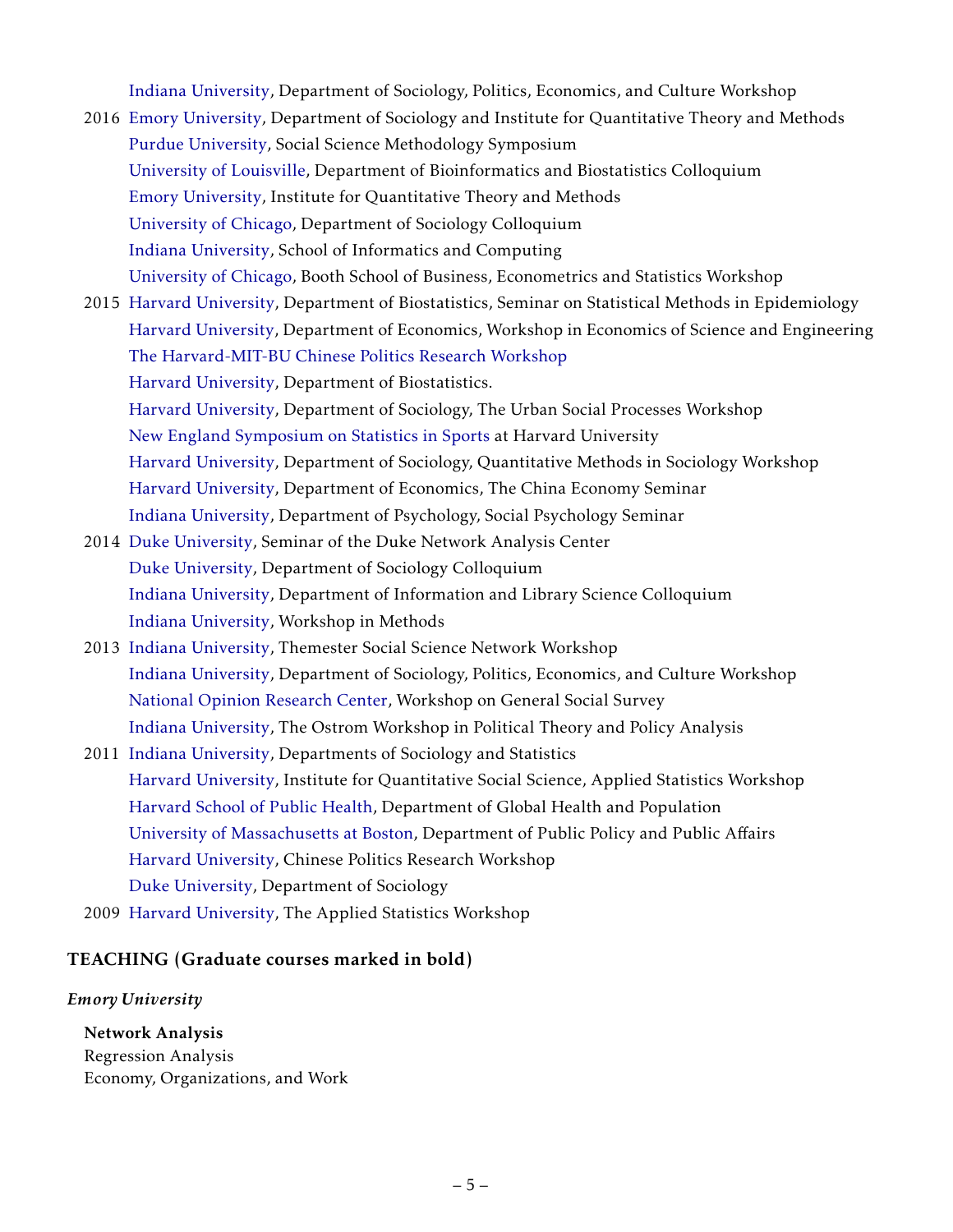### *Indiana University*

Statistics 681/Sociology 651: Social Network Analysis Statistics 681: Statistical Methods for Causal Inference Statistics 501: Statistical Methods I: Linear Regressions Statistics 481: Statistics and Networks Sociology 210: Economy, Organizations, and Work

#### *Harvard University*

2012. Introduction to Sociology of Organizations, Lecturer

2011. Social Network Analysis: Theory, Methods and Applications, Lecturer

2010. Qualifying Paper Seminar, Teaching Fellow for Robert Sampson

2010. Political Sociology, Teaching Fellow for Matthew Baggetta

2009. Advanced Quantitative Methods, Teaching Fellow for Christopher Winship

2008-2009. Medicine and Disease in Social Context, Teaching Fellow for Nicholas Christakis

2008. Leadership and Organizations, Teaching Fellow for David Ager

### ADVISING

#### *Dissertation Committees*

- Now: Brian Kim, Business; Tricia Lewis, Sociology; Iris Yuefan Shao, Public Health; Joni Webster, Sociology; Jingsong Zhang, Public Health
- 2022 Dimitri Zaras, Sociology
- 2021 Caitlin Allen, Public Health; John Pothen, Sociology & Medicine
- 2020 Ju Hyun Park, Sociology; Allison Roberts, Sociology
- 2019 Wynand Kastart, Political Science, IU; Yeon Hak Kim, Public Policy, GaTech; Trent Ryan, Sociology
- 2018 Alexander Antony, Political Science, IU
- 2017 Hyesong Ha, Public Affairs, IU; Jian Li, Education, IU; HuiGuo Liu, Sociology, IU; Onur Varol, Informatics, IU (IU Distinguished Dissertation Award); Juha Yoon, Public Health, IU
- 2016 Josef Woldense, Political Science, IU; Yue Yuan, Criminology, IU
- 2015 Tait Medina, Sociology, IU

#### *Thesis Committees* (\* Chaired)

2021 Olivia Song\*, QSS/Informatics, Highest Honors

Cayleigh Jackson, International Studies, Highest Honors

Yuwei Wu, Applied Math and Statistics, Highest Honors

2020 Mia Jin, QSS/Psychology, Highest Honors

### EDITORIAL WORK

- 2021-. *Sociological Methodology*, Editorial Board
- 2020-. *Journal of Machine Learning Research*, Editorial Board